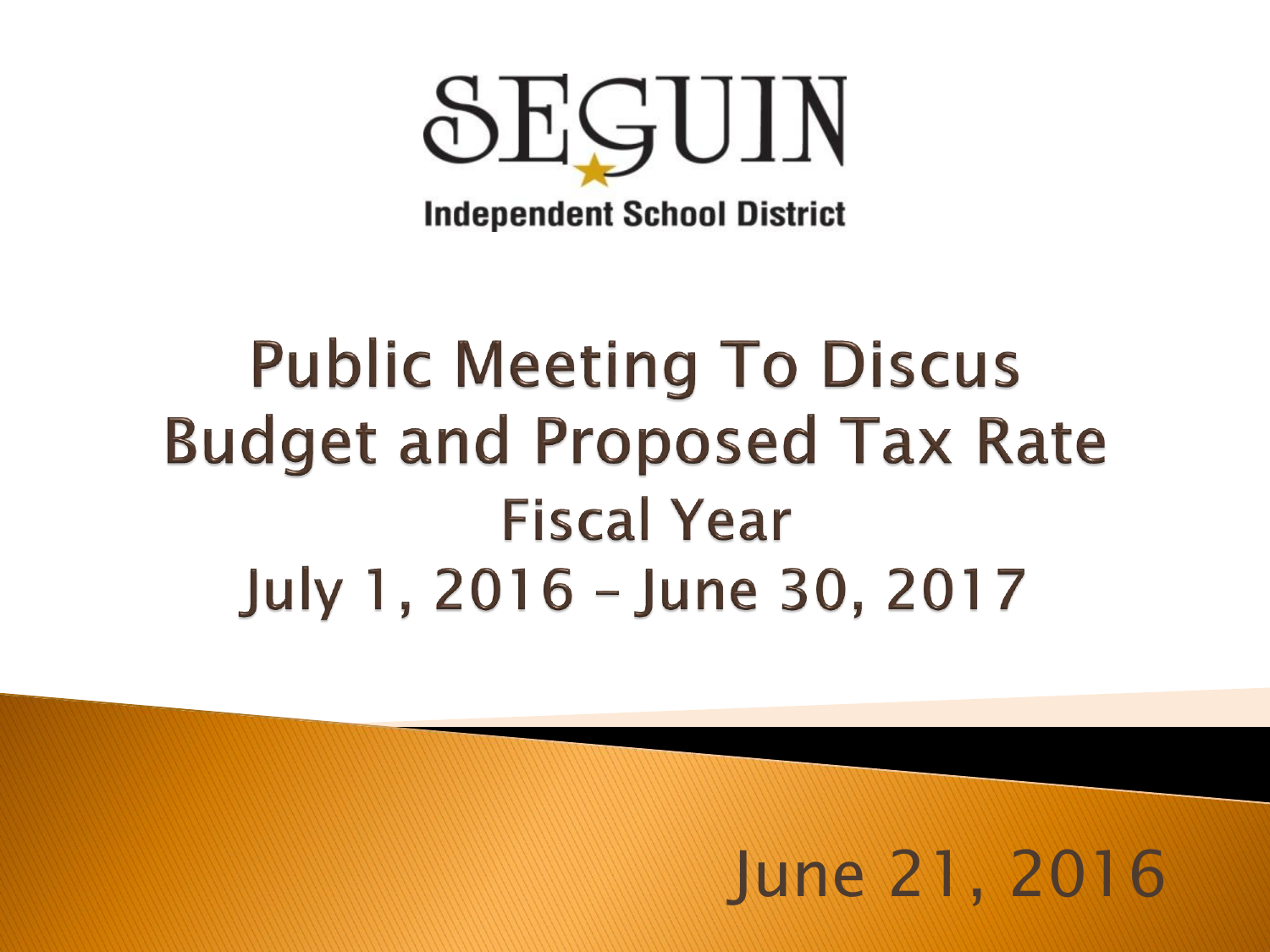## 2016-17 Budget Adoption Calendar

- •Tues, May 24 Board Action to call Public Meeting to Discuss Budget and Proposed Tax Rate
- •Thurs, June 9 Publish the Notice of Public Meeting to Discuss Proposed Budget and Tax Rate
- •Tues, June 21 Public meeting to discuss proposed budget and tax rate for 2016-17

Regular Board Meeting to Adopt the 2016-17 Budgets for General, Food Service, and Debt Service **Funds** 

Board Action to order TRE election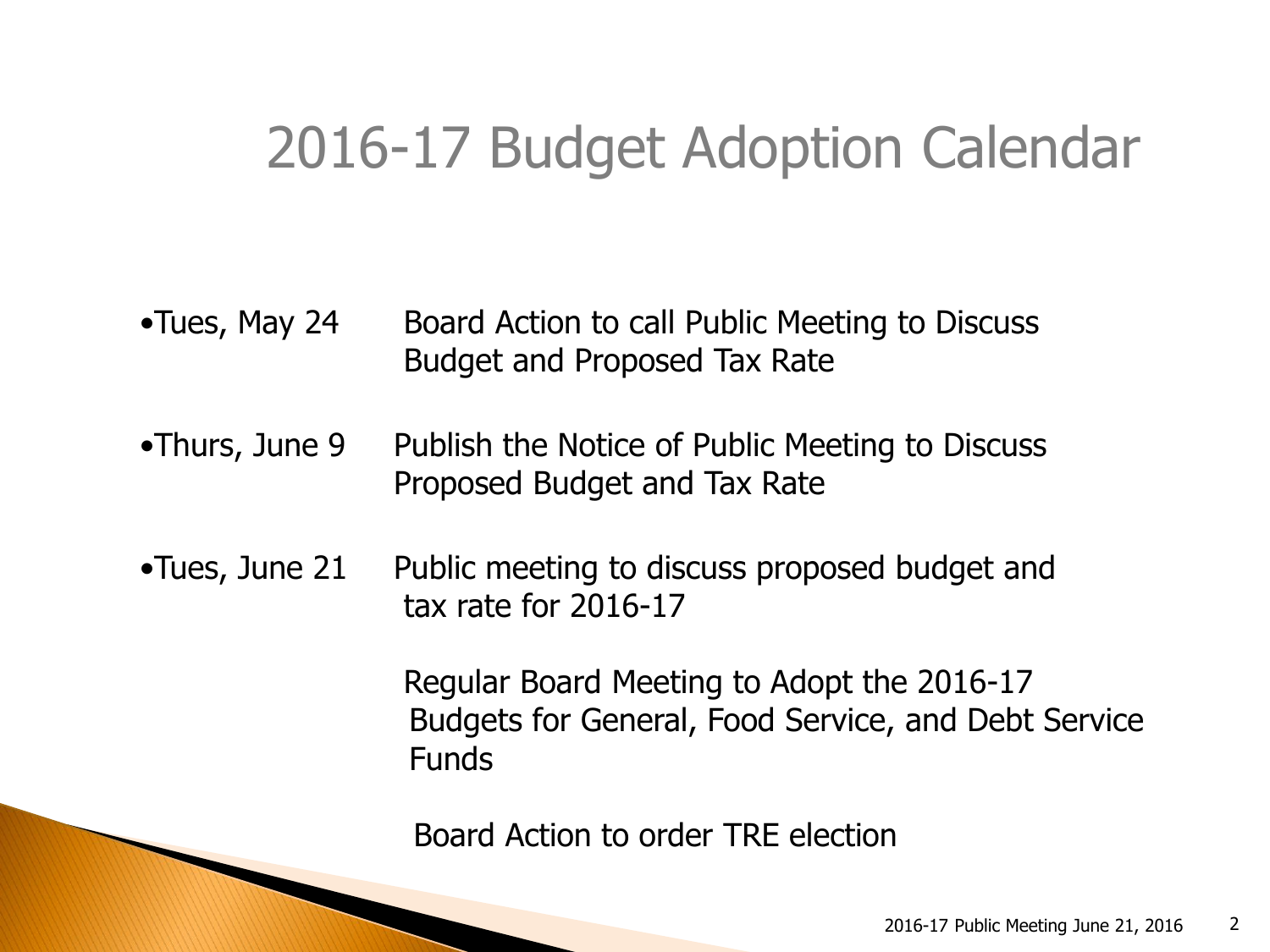## Seguin Independent School District Net Taxable Property Value

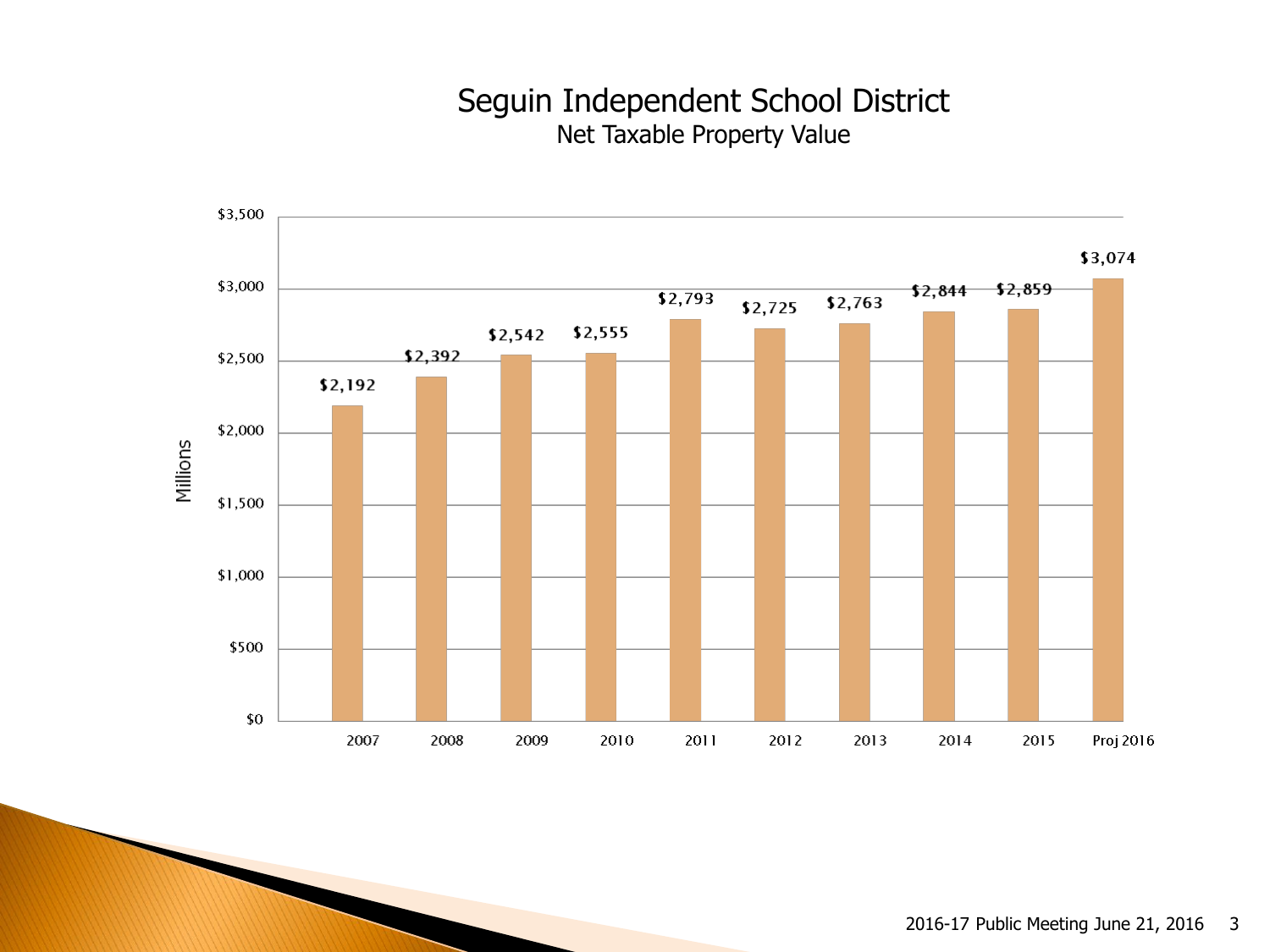## Estimated Tax Rate Comparison

|         | <b>M&amp;O</b> | 1 & S  | Total  |
|---------|----------------|--------|--------|
| 2015-16 | \$1.04         | \$0.37 | \$1.41 |
| 2016-17 | $$1.04*$       | \$0.39 | \$1.43 |
| Change  | \$0.00         | \$0.02 | \$0.02 |

**\*** Tax Ratification election to be considered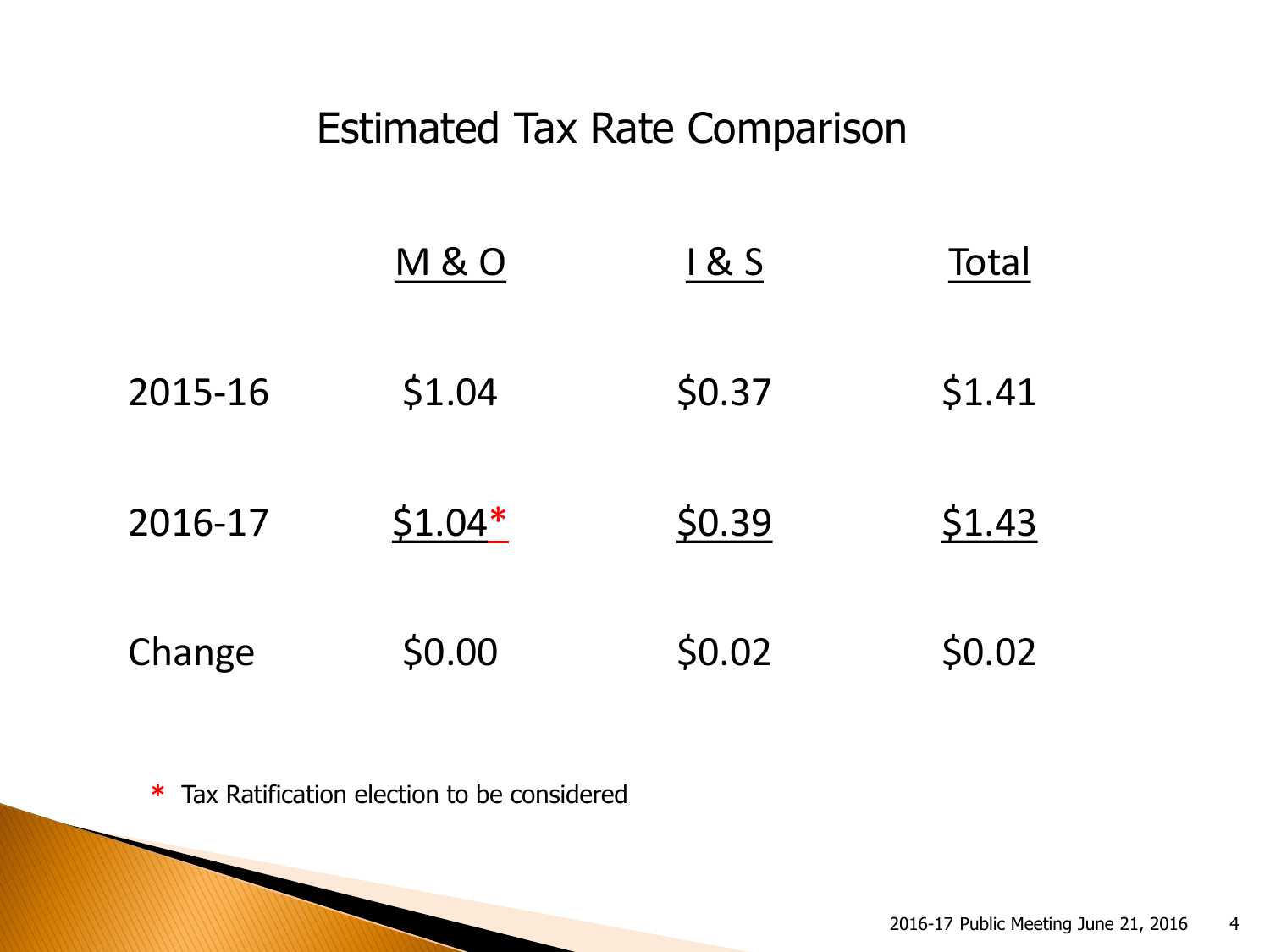## Seguin Independent School District General Operating Fund 2016-17 Proposed Budget

|                                | 2015-16               |                 |                |                 | 2016-17         |                 |  |
|--------------------------------|-----------------------|-----------------|----------------|-----------------|-----------------|-----------------|--|
|                                | <b>Current Budget</b> |                 | Difference     |                 | Proposed Budget |                 |  |
|                                | Amount                | $\frac{\%}{\%}$ | Inc/(Decr)     | $\frac{\%}{\%}$ | Amount          | $\frac{\%}{\%}$ |  |
| <b>REVENUE</b>                 |                       |                 |                |                 |                 |                 |  |
| <b>Property Taxes</b>          | \$29,153,000          | 51.20%          | \$1,023,954    | 3.51%           | \$30,176,954    | 53.55%          |  |
| <b>Other Local Sources</b>     | 937,775               | 1.65%           | \$0            | 0.00%           | 937,775         | 1.66%           |  |
| <b>State Sources</b>           | 25,169,564            | 44.20%          | (51,612,252)   | $-6.41%$        | 23,557,312      | 41.80%          |  |
| <b>Federal Sources</b>         | 1,682,000             | 2.95%           | <u>\$0</u>     | 0.00%           | 1,682,000       | 2.98%           |  |
| <b>TOTAL REVENUE</b>           | \$56,942,339          | 100.00%         | (5588, 298)    | $-1.03%$        | \$56,354,041    | 100.00%         |  |
| <b>EXPENDITURES</b>            |                       |                 |                |                 |                 |                 |  |
| 11 Instruction                 | \$33,231,257          | 55.70%          | ( \$1,832,049) | $-5.51%$        | \$31,399,208    | 55.72%          |  |
| 12 Instr Resources/Media Svcs  | 881,485               | 1.48%           | \$8,641        | 0.98%           | 890,126         | 1.58%           |  |
| 13 Curr & Inst Staff Develop   | 1,081,136             | 1.81%           | ( \$91, 201)   | $-8.44%$        | 989,935         | 1.76%           |  |
| 21 Instructional Leadership    | 1,414,764             | 2.37%           | ( \$240,064)   | $-16.97%$       | 1,174,700       | 2.08%           |  |
| 23 School Leadership           | 4,069,007             | 6.82%           | (5172, 873)    | $-4.25%$        | 3,896,134       | 6.91%           |  |
| 31 Guidance & Counseling       | 2,219,273             | 3.72%           | ( \$117,016)   | $-5.27%$        | 2,102,257       | 3.73%           |  |
| 32 Social Work Services        | 368,880               | 0.62%           | (53,400)       | $-0.92%$        | 365,480         | 0.65%           |  |
| 33 Health Services             | 541,733               | 0.91%           | \$650          | 0.12%           | 542,383         | 0.96%           |  |
| 34 Student Transportation      | 2,784,546             | 4.67%           | (\$124,500)    | $-4.47%$        | 2,660,046       | 4.72%           |  |
| 36 Extra-curricular Activities | 1,759,056             | 2.95%           | \$190,146      | 10.81%          | 1,949,202       | 3.46%           |  |
| 41 General Administration      | 1,968,034             | 3.30%           | ( \$176,600)   | $-8.97%$        | 1,791,434       | 3.18%           |  |
| 51 Plant Maintenance           | 6,858,456             | 11.50%          | ( \$933, 160)  | $-13.61%$       | 5,925,296       | 10.51%          |  |
| 52 Security Services           | 427,351               | 0.72%           | ( \$20,654)    | $-4.83%$        | 406,697         | 0.72%           |  |
| 53 Data Processing Services    | 1,502,842             | 2.52%           | ( \$101, 953)  | $-6.78%$        | 1,400,889       | 2.49%           |  |
| 61 Community Services          | 86,329                | 0.14%           | (51,400)       | $-1.62%$        | 84,929          | 0.15%           |  |
| 71 Debt Service                | 0                     | 0.00%           | \$300,000      | 100.00%         | 300,000         | 0.53%           |  |
| 99 Other Governmental Charges  | 465,325               | 0.78%           | \$10,000       | 2.15%           | 475,325         | 0.84%           |  |
| <b>TOTAL EXPENDITURES</b>      | \$59,659,474          | 100.00%         | ( \$3,305,433) | $-5.54%$        | \$56,354,041    | 100.00%         |  |
| <b>Net Activity for Year</b>   | (52,717,135)          |                 | \$2.717.135    |                 | \$0             |                 |  |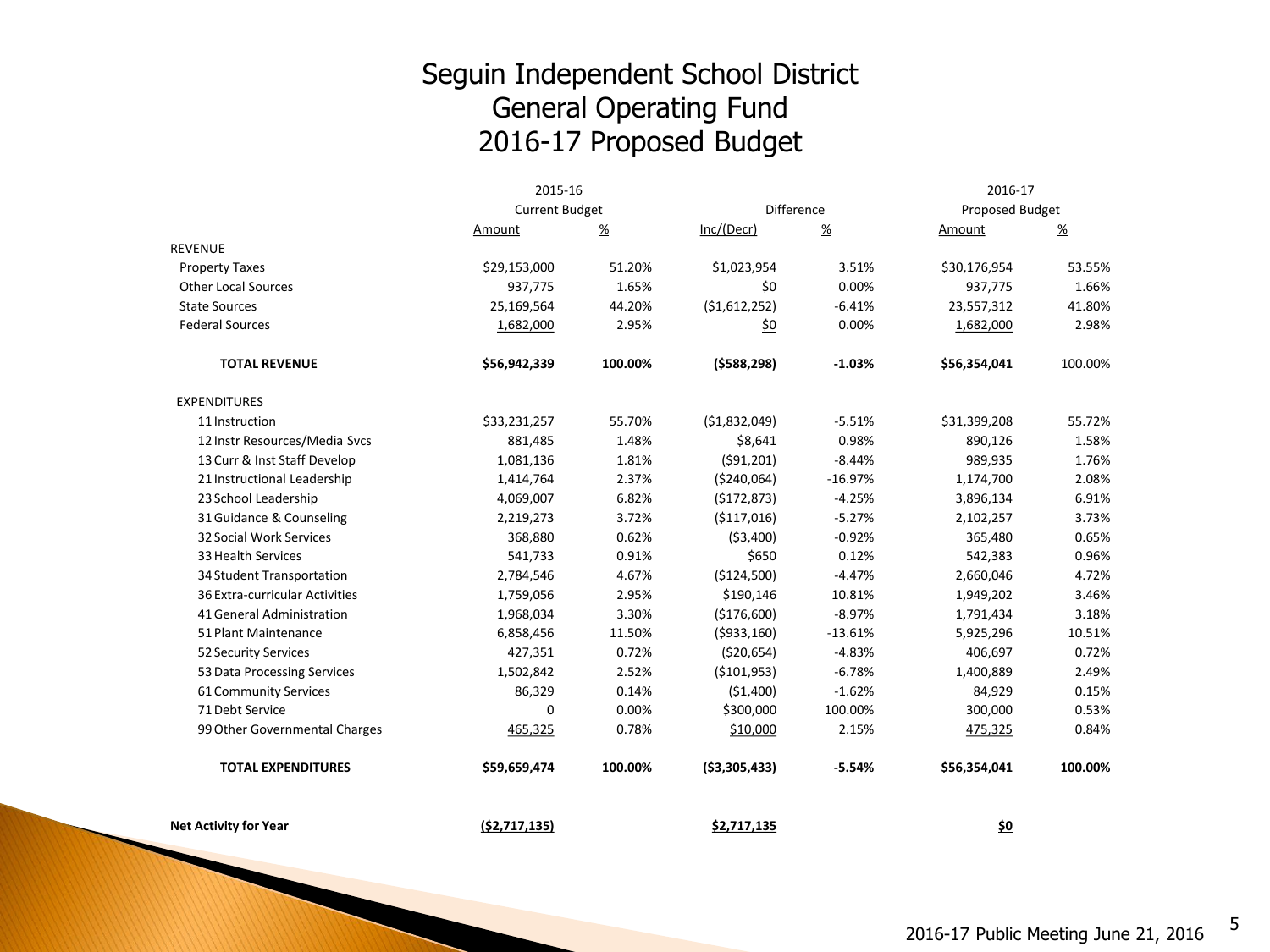### Seguin Independent School District General Operating Revenues Vs Expenditures



 $\blacksquare$  Revenues

 $\square$  Expenditures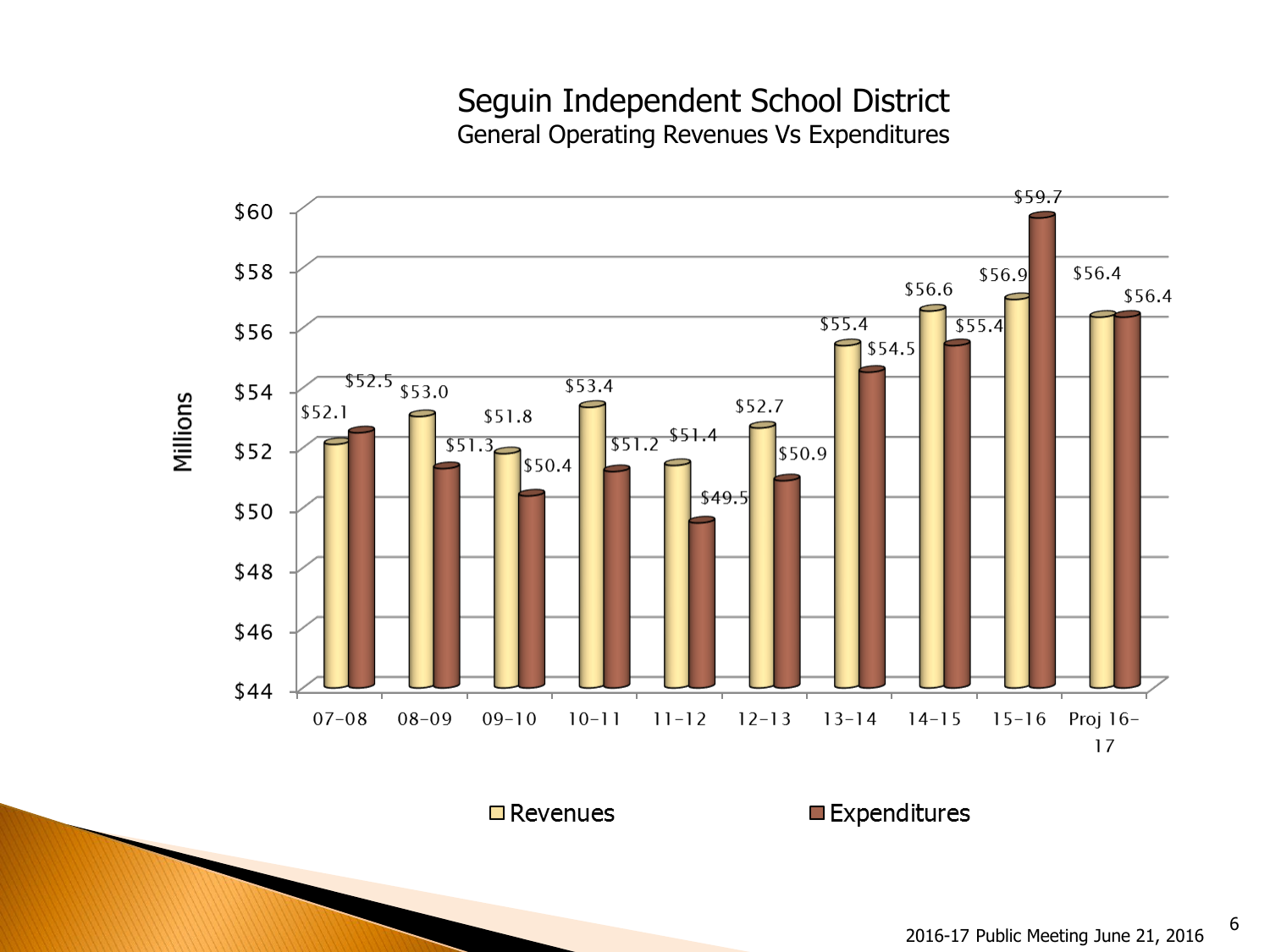## 2016-17 General Operating Fund Expenditures by Object

| <b>Payroll Costs</b>                  | \$47,816,504 | 84.85%  |
|---------------------------------------|--------------|---------|
| <b>Prof &amp; Contracted Services</b> | 2,481,099    | 4.40%   |
| <b>Utilities</b>                      | 1,770,698    | 3.14%   |
| <b>Supplies &amp; Materials</b>       | 2,645,095    | 4.69%   |
| <b>Miscellaneous Expenses</b>         | 833,225      | 1.48%   |
| Debt Service Payment                  | 300,000      | 0.53%   |
| Capital Outlay                        | 507,420      | 0.90%   |
| <b>Total Expenditures</b>             | \$56,354,041 | 100.00% |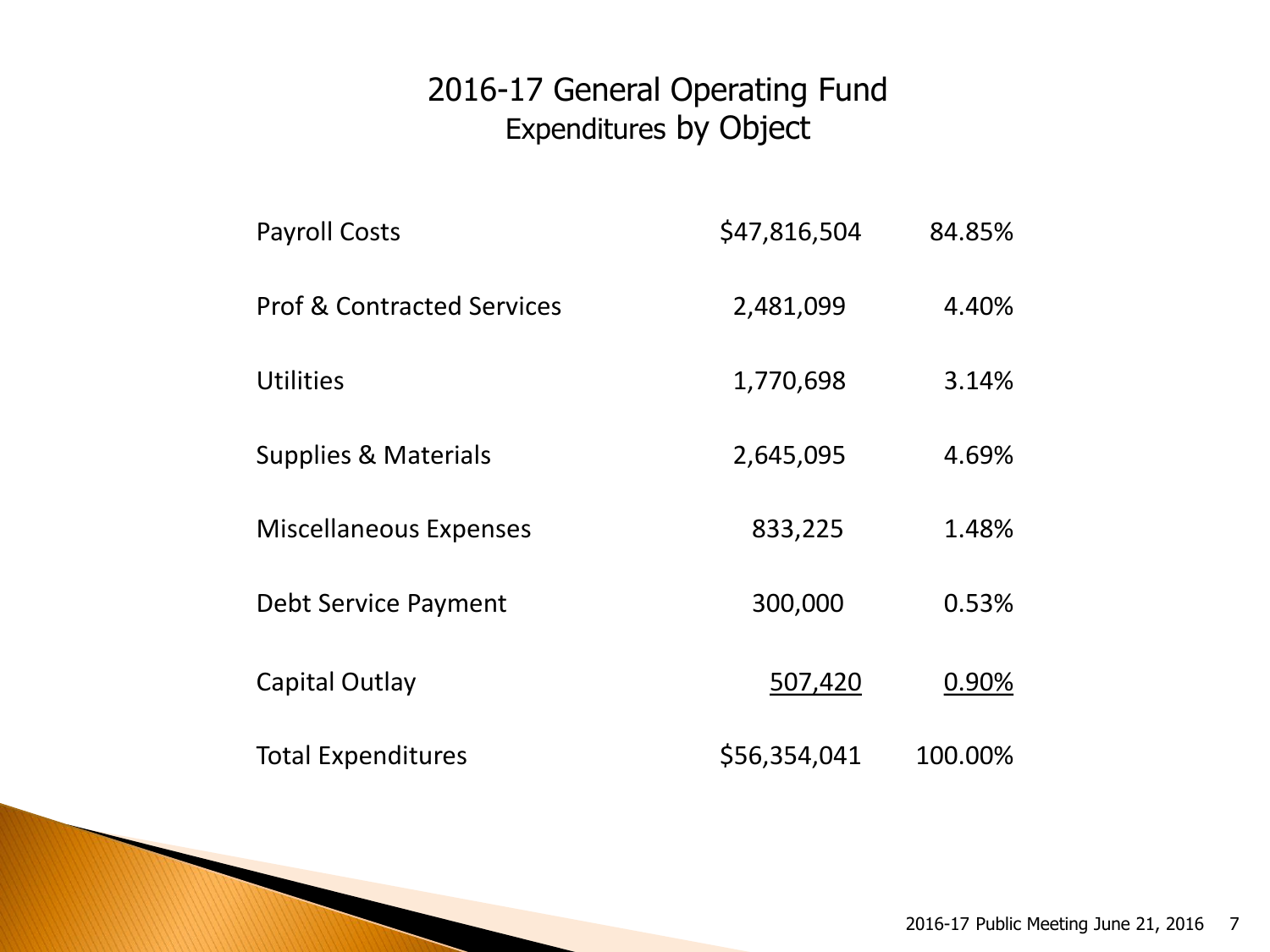## Seguin Independent School District Food Service Fund 2016-17 Proposed Budget

|                              | 2015-16               |                  |                          |                       | 2016-17         |                       |
|------------------------------|-----------------------|------------------|--------------------------|-----------------------|-----------------|-----------------------|
|                              | <b>Current Budget</b> |                  | <b>Difference</b>        |                       | Proposed Budget |                       |
|                              | Amount                | $\underline{\%}$ | Inc/(Decr)               | $\frac{\%}{\sqrt{2}}$ | Amount          | $\frac{\%}{\sqrt{2}}$ |
| <b>REVENUE</b>               |                       |                  |                          |                       |                 |                       |
| <b>Other Local Sources</b>   | \$873,936             | 20.72%           | \$64                     | 0.00%                 | \$874,000       | 20.74%                |
| <b>State Sources</b>         | 33,291                | 0.79%            | 1,709                    | 5.13%                 | 35,000          | 0.83%                 |
| <b>Federal Sources</b>       | 3,309,623             | 78.49%           | (3623)                   | $-0.11%$              | 3,306,000       | 78.43%                |
| <b>TOTAL REVENUE</b>         | \$4,216,850           | 100.00%          | (51,850)                 | $-0.04%$              | \$4,215,000     | 100.00%               |
| <b>EXPENDITURES</b>          |                       |                  |                          |                       |                 |                       |
| 35 Food Services             | \$4,592,569           | 99.86%           | ( \$383, 914)            | $-8.36%$              | \$4,208,655     | 99.85%                |
| 51 Plant Maintenance         | 6,100                 | 0.13%            | $\overline{\phantom{0}}$ | 0.00%                 | 6,100           | 0.14%                 |
| 52 Security Services         | 245                   | 0.01%            | $\overline{\phantom{a}}$ | 0.00%                 | 245             | 0.01%                 |
| <b>TOTAL EXPENDITURES</b>    | \$4,598,914           | 100.00%          | ( \$383, 914)            | $-8.35%$              | \$4,215,000     | 100.00%               |
| <b>Net Activity for Year</b> | ( \$382,064)          |                  | \$382,064                |                       | <u>\$0</u>      |                       |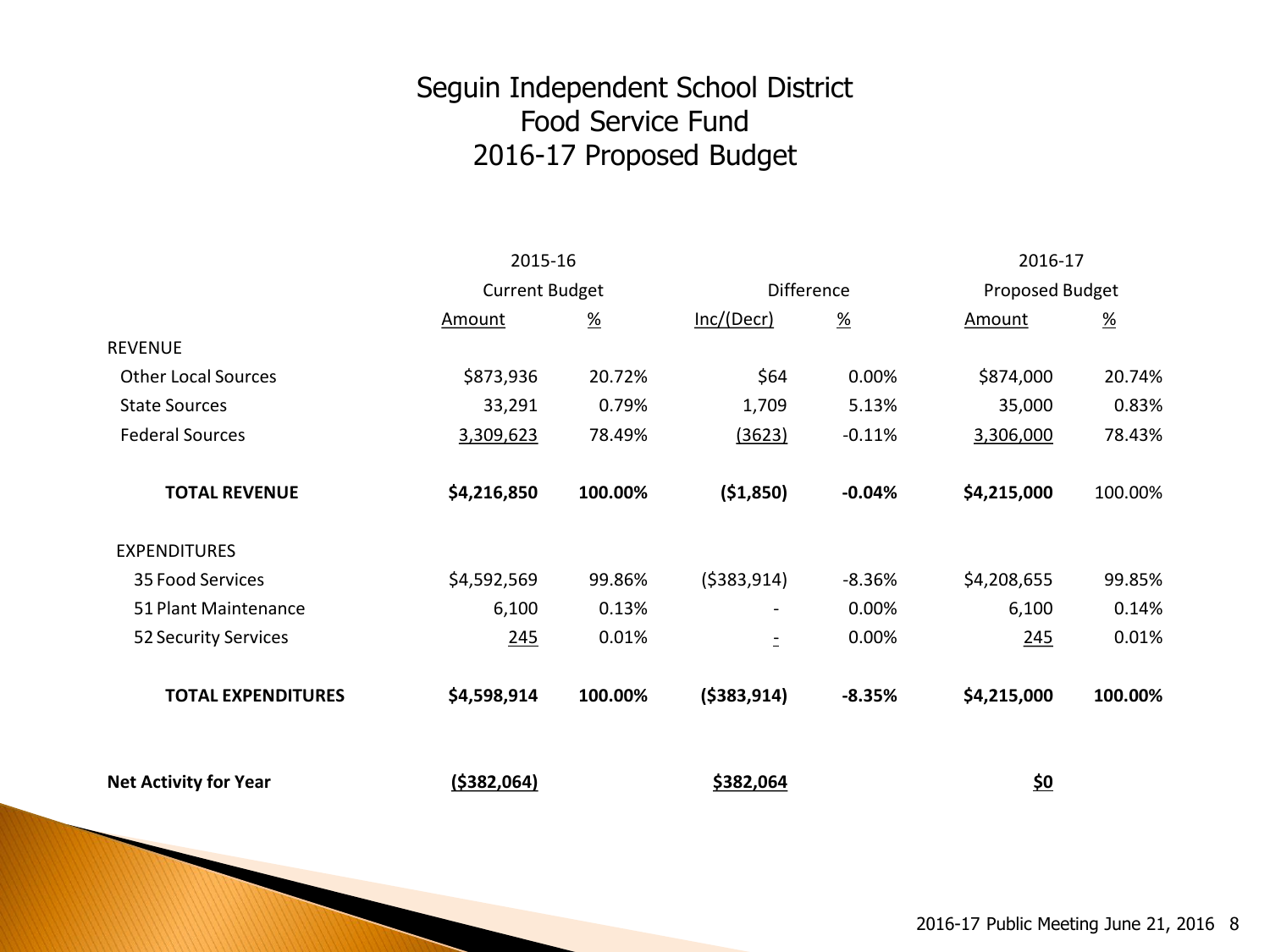#### Seguin Independent School District Food Services Revenues Vs Expenditures



 $\blacksquare$  Revenues

 $\square$  Expenditures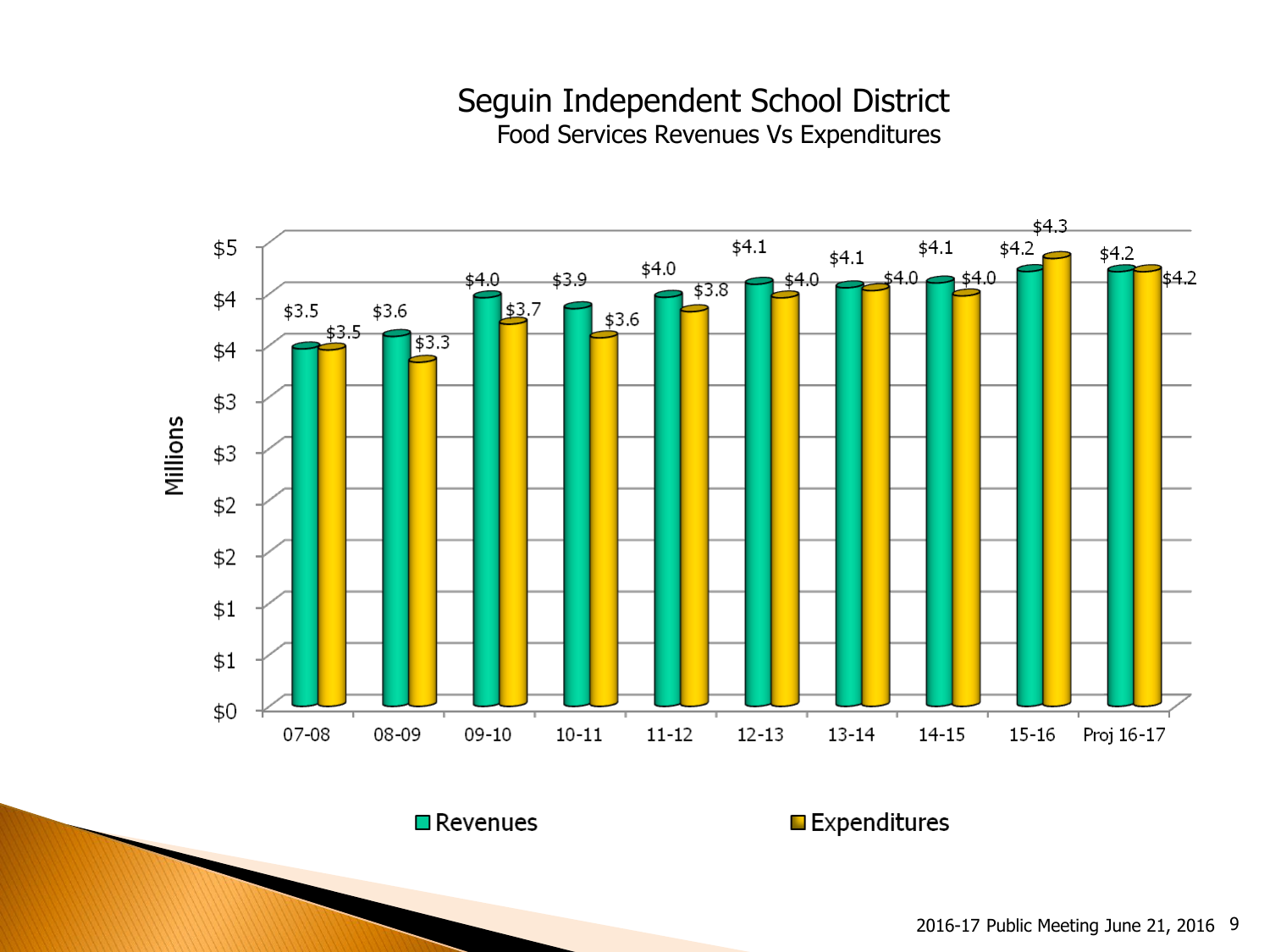## Seguin Independent School District Debt Service Fund 2016-17 Proposed Budget

| <b>Net Activity for Year</b> | \$923,228             |                  | (\$923,228)  |                 | <u>\$0</u>             |               |  |
|------------------------------|-----------------------|------------------|--------------|-----------------|------------------------|---------------|--|
| <b>TOTAL EXPENDITURES</b>    | \$9,919,672           | 100.00%          | \$1,453,194  | 14.65%          | 11,372,866             | 100.00%       |  |
| <b>Other Debt Fees</b>       | 446,821               | 4.50%            | (5438, 821)  | $-98.21%$       | 8,000                  | 0.07%         |  |
| <b>Interest Payments</b>     | 7,886,855             | 79.51%           | (51,586,917) | 0.00%           | 6,299,938              | 55.39%        |  |
| <b>Principal Payments</b>    | 1,585,996             | 15.99%           | \$3,478,932  | 219.35%         | 5,064,928              | 44.54%        |  |
| 71 Debt Service              |                       |                  |              |                 |                        |               |  |
| <b>EXPENDITURES</b>          |                       |                  |              |                 |                        |               |  |
| <b>TOTAL REVENUE</b>         | \$10,842,900          | 100.00%          | \$529,966    | 4.89%           | \$11,372,866           | 100.00%       |  |
| <b>State Sources</b>         | 100,900               | 0.93%            | \$139,100    | 137.86%         | 240,000                | 2.11%         |  |
| <b>Other Local Sources</b>   | 5,000                 | 0.05%            | \$5,000      | 0.00%           | 10,000                 | 0.09%         |  |
| <b>Property Taxes</b>        | \$10,737,000          | 99.02%           | \$385,866    | 3.59%           | \$11,122,866           | 97.80%        |  |
| <b>REVENUE</b>               |                       |                  |              |                 |                        |               |  |
|                              | Amount                | $\underline{\%}$ | Inc/(Decr)   | $\frac{\%}{\%}$ | Amount                 | $\frac{9}{6}$ |  |
|                              | <b>Current Budget</b> |                  |              | Difference      | <b>Proposed Budget</b> |               |  |
|                              | 2015-16               |                  |              |                 | 2016-17                |               |  |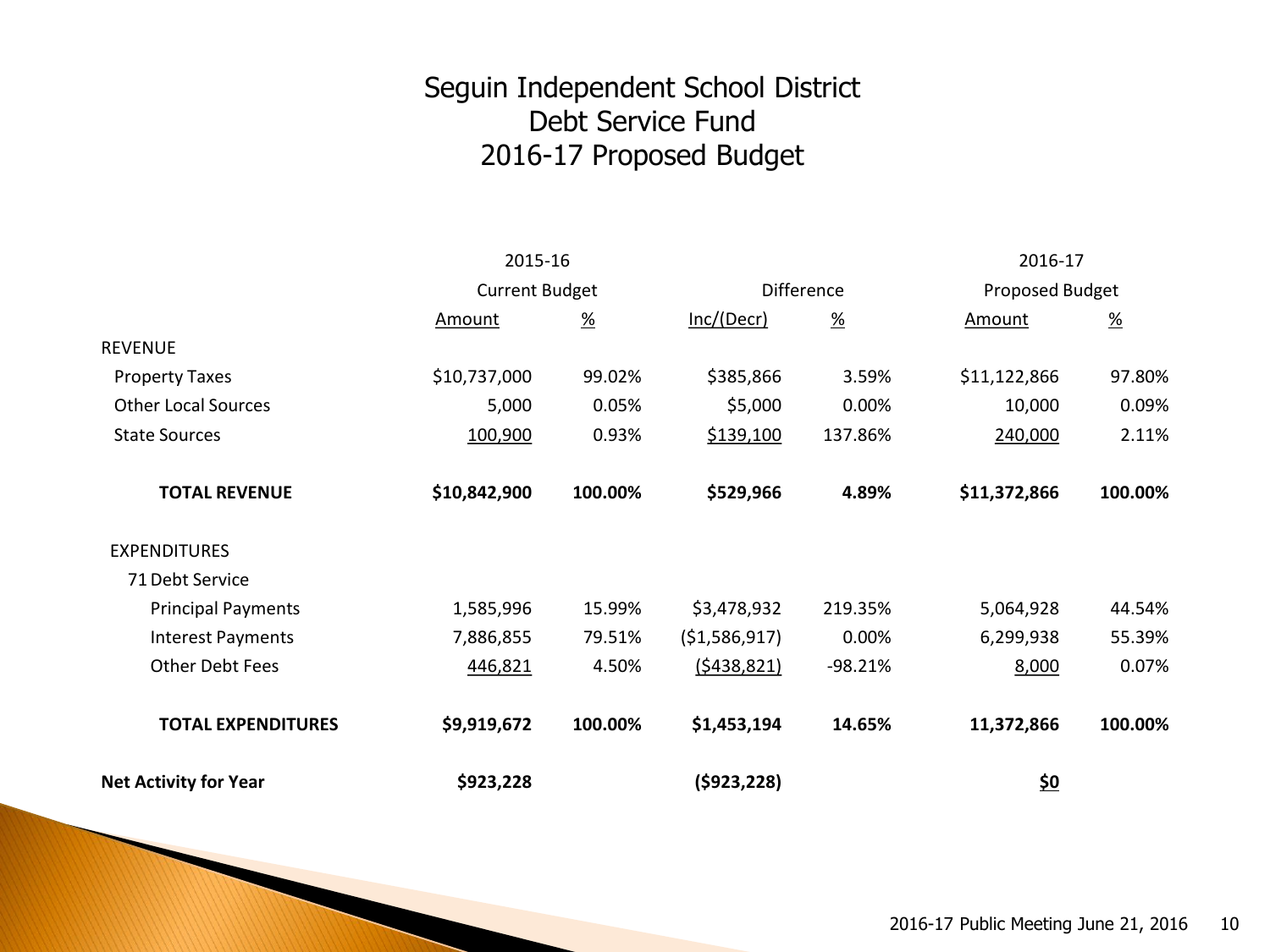#### Seguin Independent School District Debt Service Revenues Vs Expenditures